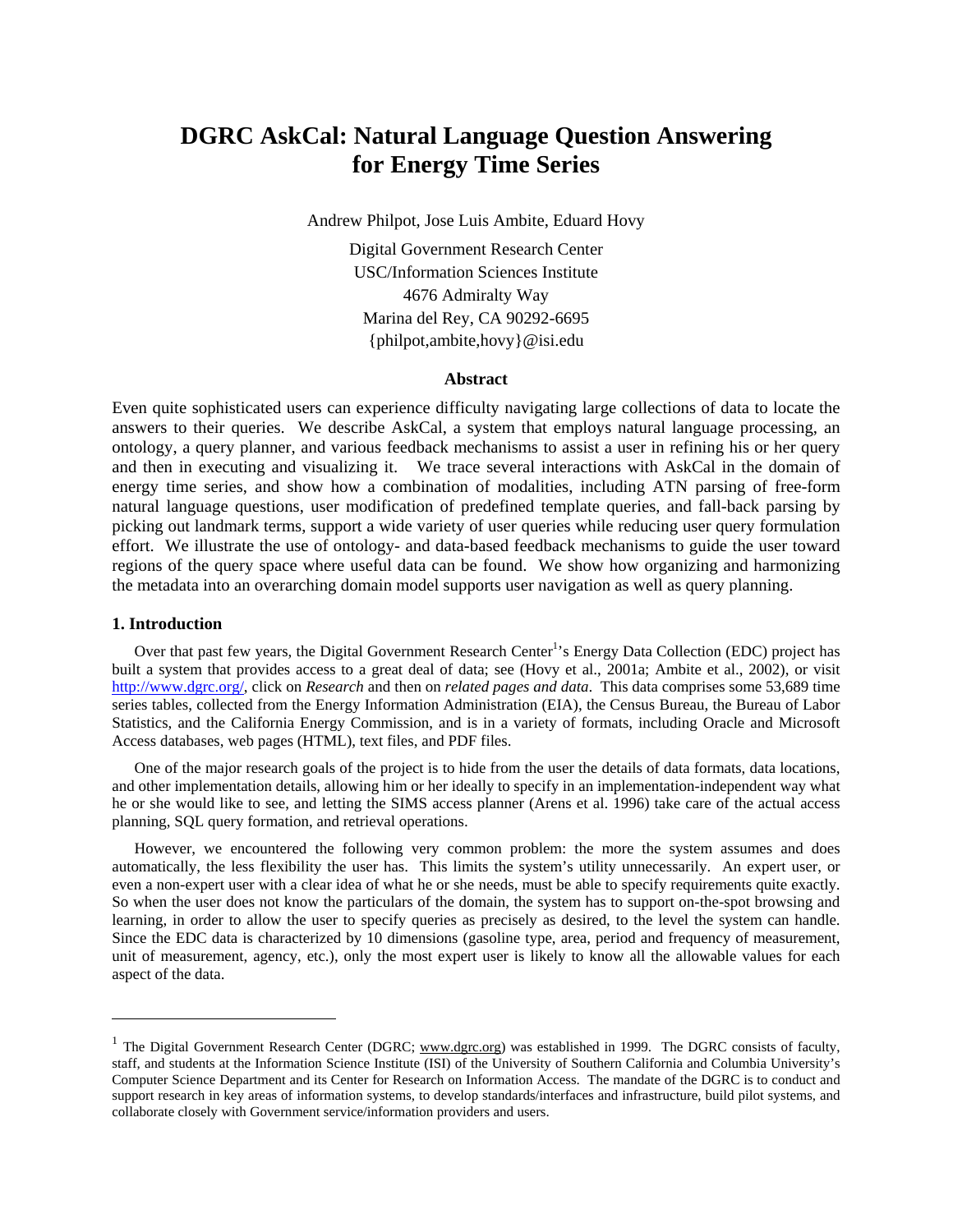In such a large system, with complex sets of data, providing such support is not simple. In general, the system builder faces a dilemma when it comes to helping the user build queries:

- One may provide a suitably expressive query access language, such as SQL. Unfortunately, one thereby loses non-expert users. In addition, when the data space is non-homogeneous (i.e., when data are clustered at certain sets of parameter values), it is difficult to guide expert users toward areas where data will be found.
- Alternatively, one may provide a less detailed, more intuitive query construction paradigm, either graphical or natural language based. Unfortunately, although one can in this case help guide the user through the data space, one loses expressive power in various ways, including underspecificity, scoping (does an "all " apply to just one clause or many? Which?), word ambiguities, and the inability to express complex interdependencies.

In order to learn which approach would provide optimal user support for EDC, we first incorporated the domain model browsing interface DINO ([http://blombos.isi.edu:8000/dino\)](http://edc.isi.edu:8000/dino) with which the user can explore the data space. We then implemented three different modes of query formation for the system:

- 1. **raw SQL** creation using a text editor,
- 2. a **cascaded menu** interface in which the user can select appropriate parameter values,
- 3. a semi-free form **natural language (NL) interpreter** to which the user can state queries.

We learned from this work that no single modality is optimal. In most cases, query construction is a process of interactive 'deepening' toward more specificity, and at different times in the process different approaches are appropriate. In this paper, we describe our resulting hybrid modality, namely **initial natural language questions followed eventually by a structured menu-based query interface**. This dual approach, implemented as AskCal, has the following characteristics.

Initially, by simply typing an English question, the user can cover a lot of ground in aspects he or she is more sure about, without having to worry about query language terms, formulation, and syntax. For example, a user may initially ask "How much is the gasoline in California?" The system is able to interpret that the user wants the *price* of gasoline. However, the question is very underspecified with respect to the data that the system has access to. What type of gasoline does the user want: premium, regular, reformulated, oxygenated, ...? What type of price: consumer price, wholesale price, …? At what time point should the gasoline price be given? These choices and distinctions have to be shown to the user to help him or her understand the domain and specify a query that can be answered by the system.

Subsequently, when the user needs more guidance, AskCal reformulates the English question into a standard form and displays it together with the remaining unspecified parameter fields and their possible values, all still phrased as an English question. Now the user is free to continue typing English or to point and click menu items. Such structured guidance helps both the user (to know what is allowed) and the system (to handle underspecificity and ambiguities).

An important point of feedback is the richness of the query as currently specified. At any point, the system displays the number of data tables specified by the query. Usually, when the number is too high (say, 10,000), the user chooses to continue refining the query by selecting more precise values or ranges. When the number is too low (say, zero), the user can see he or she has landed into an area where no data has been collected, and can 'back out' in various directions by relaxing parameters. This simple feedback allows the user to explore the data space quite effectively.

Still, when the data space is large, it may be difficult for a non-expert user to locate regions in the data space where data does exist. We therefore implemented a set of standard but typical questions, also displayed as a menu in AskCal, and listed in Section 3.2.

Figure 1 shows a natural-language query from the user and the system's reinterpretation and menu-based additions. Figure 2 shows the interface after the user has explored the terms proposed by the system and selected some values. The system shows the number of series covered by the user query. When the number focuses on a small number of time series, the system also provides the values of the dimensions that differentiate one series from another (the product dimension in the example in Figure 2). .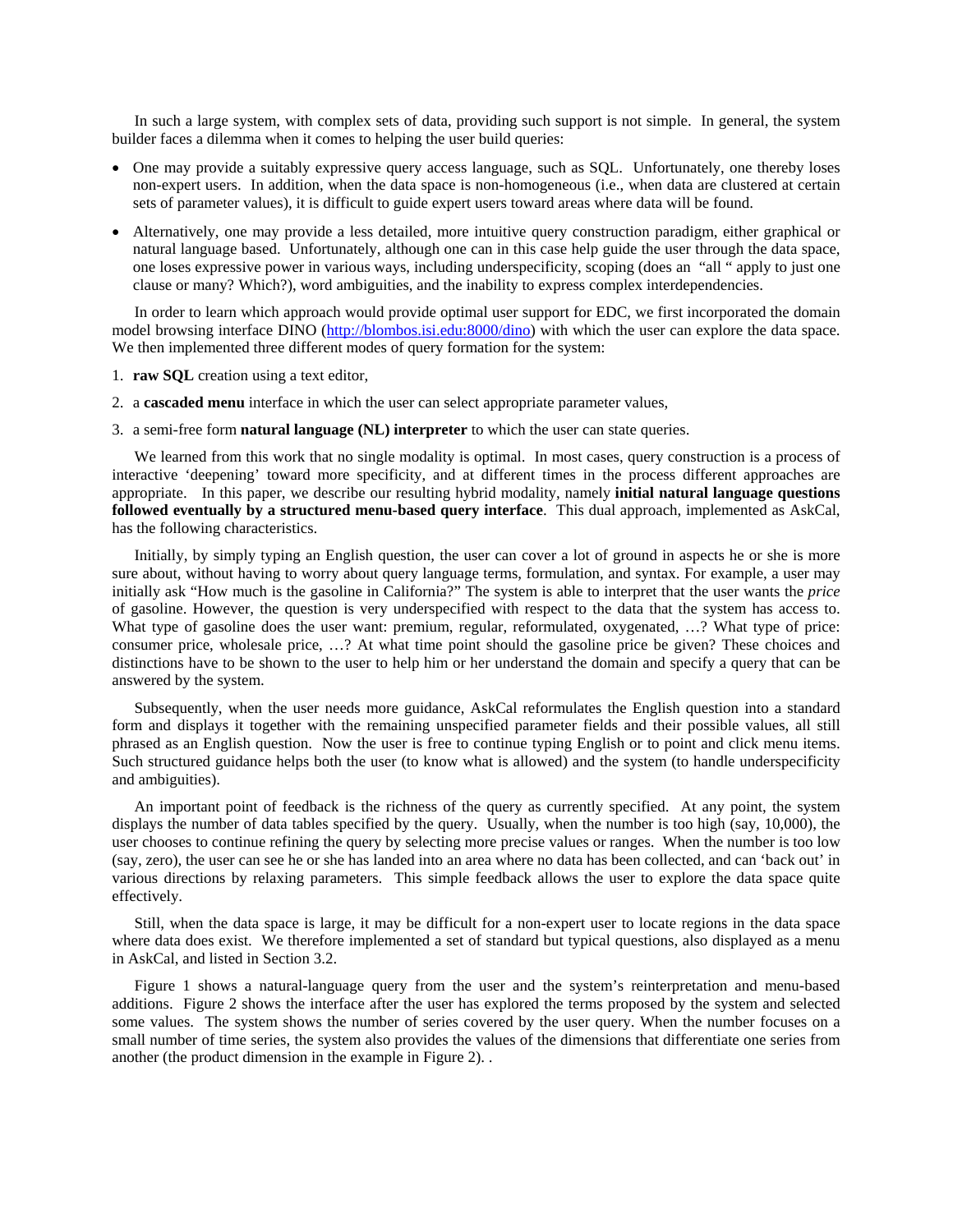

**Figure 1.** AskCal interface, showing the initial user query (top pane), the system interpretation (middle pane), and the number of time series covered by this query.



**Figure 2.** User focuses on time series of interest by making additional choices. The natural language text reflects the user choices. The remaining time series display the differentiating dimension. In this case there are 6 time series differentiated by the type of gasoline product.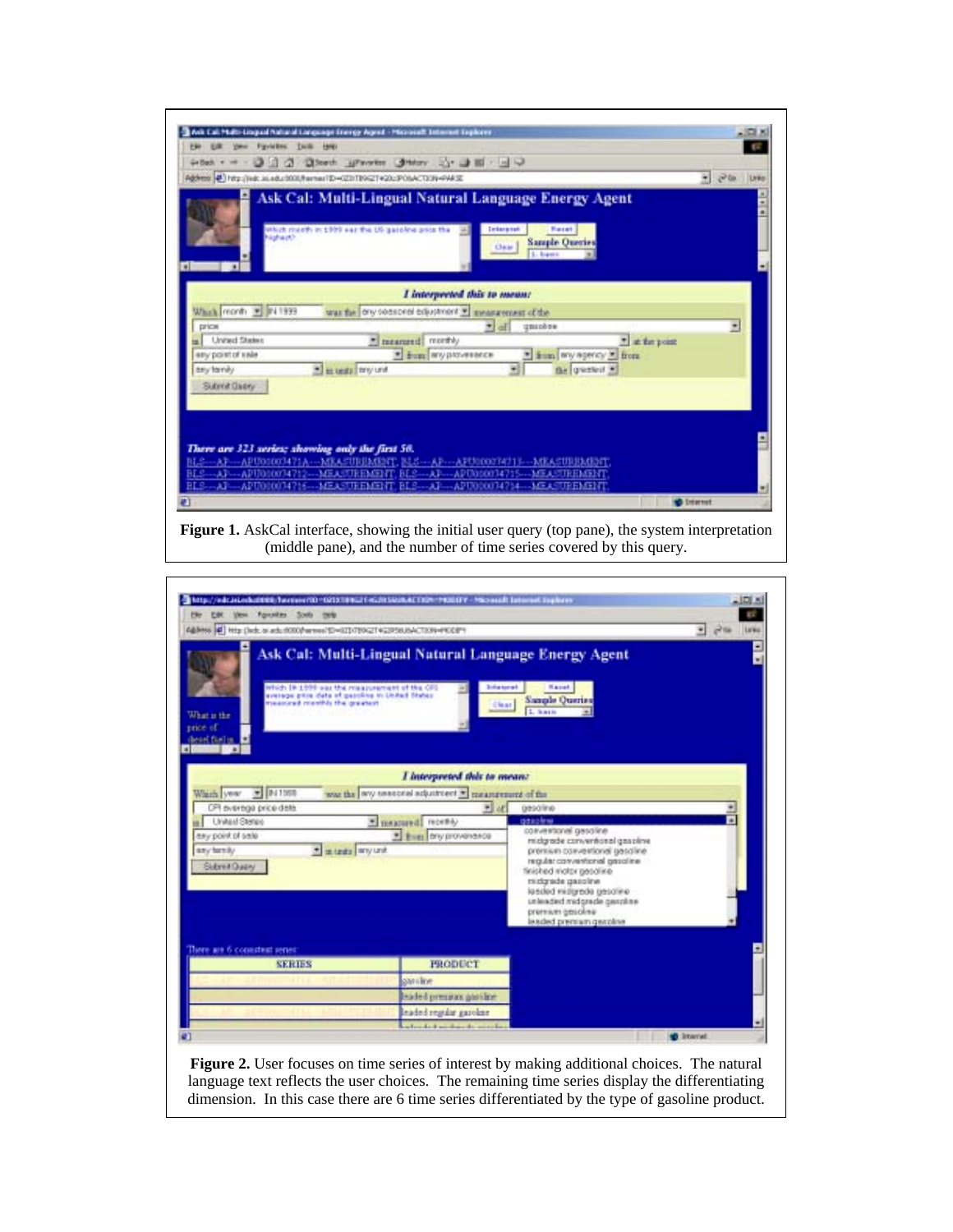## **2. Related Work on Querying and Question Answering**

The fundamental way to extract data from a database system is using a query language. In the case of relational databases SQL is the standard query language. However, SQL requires the user to learn a non-trivial syntax and semantics. Naïve users often have difficulty writing both syntactically correct queries as well as expressing the semantics of the query using the SQL constructs. Thus, database and usability researchers have investigated how to provide more intuitive and convenient methods for database querying. The two major approaches have been visual query languages and natural language processing.

Visual query languages have been provide a graphical interface to describe a query. The user constructs the query by selecting different elements by point-and-click as opposed to writing a SQL string. This approach is more time-efficient and less error-prone than writing SQL directly, and experiments suggest that the user often is able to express his or her queries more accurately. However, since the user still has to understand the semantics of the graphical primitives used to construct queries, this approach still presents a barrier for naïve or occasional users. One of the first systems to facilitate query construction is Query-by-example (Zloof 1997). We refer the reader to (Catarci et al. 1997) for a survey and to (Catarzi 2000) for some recent work.

Natural Language access to databases has been a topic of great interest since the early 1970s; for an overview see (Androutsopoulos and Ritchie 1995). Some early well-known systems were LUNAR (Woods et al. 1972), LADDER (Hendrix et al. 1978), and CHAT-80 (Warren and Pereira 1982). But despite considerable research interest in the 1980s, the kinds of problems outlined in Section 1 remain unsolved, and commercial NL interfaces to databases are not common, although see BBN's PARLANCE (BBN 1989), Natural Language Inc.'s NATURAL LANGUAGE (Manferdelli 1989), and IBM's LANGUAGEACCESS

Over the past few years there has been a resurgence of interest in question answering in the Information Retrieval (IR) and Natural Language Processing (NLP) research communities. The task is generally defined as finding short (50-byte) answers (factoids) to questions, by reference to NIST's TREC collection of 1 million newspaper texts. Periodic evaluation competitions show the best performance to be around 50% (Mean Reciprocal Rank score). At ISI, we have been building the Webclopedia, a QA system that combines IR and NLP methods (Hovy et al., 2001b; 2002). The Webclopedia Question/Answer Typology at [http://www.isi.edu/natural](http://www.isi.edu/natural-language/projects/webclopedia/Taxonomy/taxonomy_toplevel.html)[language/projects/webclopedia/Taxonomy/taxonomy\\_toplevel.html](http://www.isi.edu/natural-language/projects/webclopedia/Taxonomy/taxonomy_toplevel.html) contains 140+ nodes representing types of question/answer. It is one of the most extensive QA typologies available.

## **3. AskCal**

There several major decisions involved in designing a natural language interface to a complex data systems such as EDC. The first one is what types of queries the system is going to support. The expressiveness of the queries impacts both the kind of natural language that the system must accepts as well as how the natural language is mapped to the formal query language supported by the data system. Some limitations in both respects are needed since unrestricted natural language understanding is an open problem; even if the natural language is correctly interpreted it can generate queries that are too powerful for a database language to execute efficiently. Inspired by the Webclopedia Question Answering Typology, our approach is to focus initially on a limited set of query types and grow the coverage of natural and query language incrementally. Our natural language interpretation is easily extensible to parse new queries. The second decision is what kind of natural language understanding technology to use. Since we expect our system to run in a busy web server, we cannot afford to produce sophisticated parses of the queries. Our implementation uses augmented transition networks (ATNs) that provide a good coverage of typical questions, are easily extensible, and execute very efficiently. Finally, the natural language understanding is just one part of the interaction with the user. The AskCal system allows the user to explore and refine the query using NLP, menu-based choices, and data coverage hints.

In the remainder of this section, we first discuss the query types that AskCal currently supports. Then we describe our ATN-based natural language query interpretation. Finally we provide an overview of the AskCal interaction algorithm.

# **3.1 Query Types**

In order to understand which types of queries users may ask, we conducted a survey among potential users. This resulted in a set of 14 query types that serve both as an aid to the user and a guide users toward available data. The following is a list of representatives of each query class: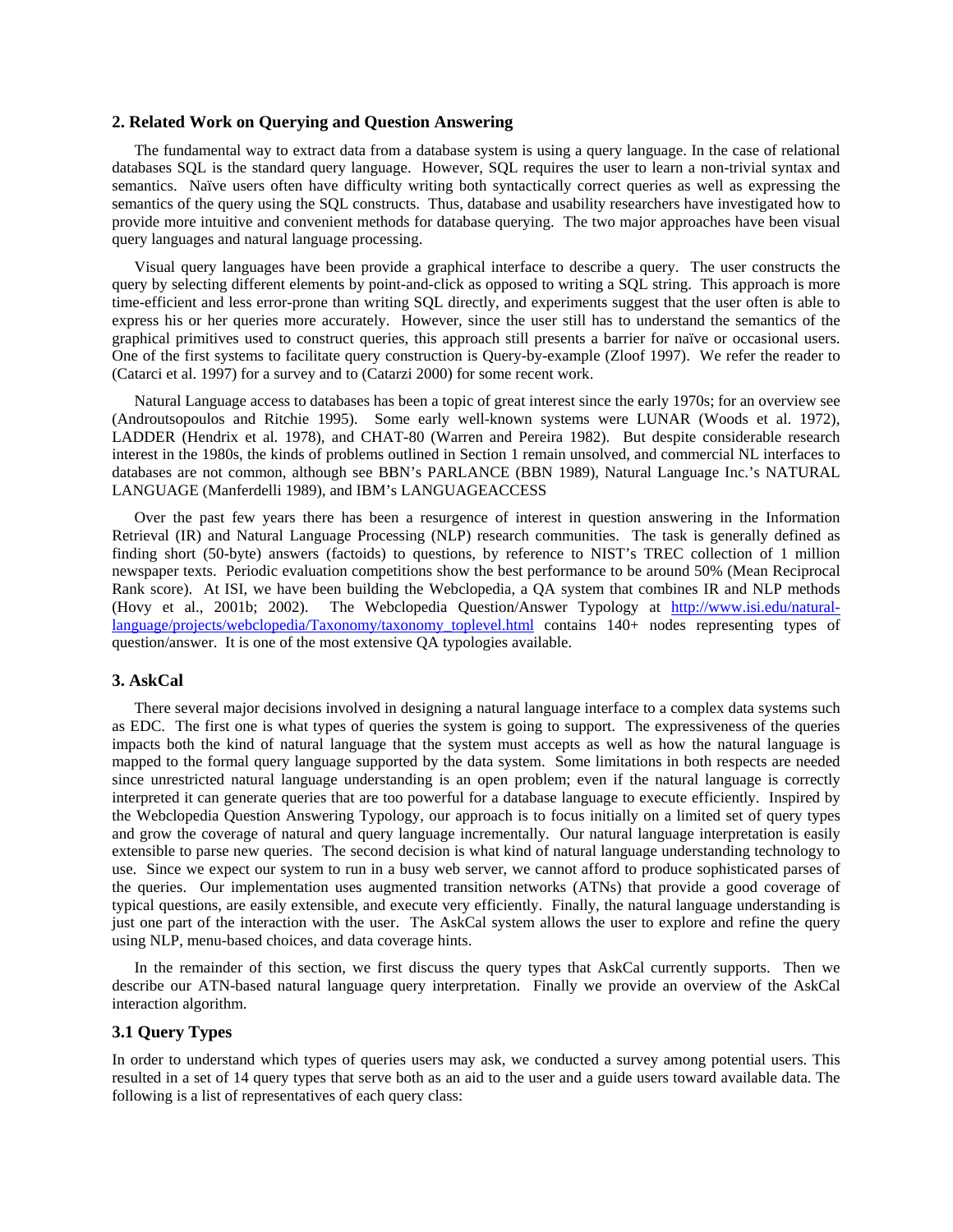- **Basic1**: "Please give me the premium conventional gasoline price in Texas measured monthly."
- **Basic2:** "How much is the gasoline in Hawaii?"
- **When**: "When was the premium gasoline price in Texas measured monthly higher than 155 cents per gallon?"
- Which: "Where is the most expensive gasoline found?"
- **Counttimes**: "How many months did California pay more than \$1.25 for oxygenated gasoline since 1990?"
- Listtypes: "How many types of premium gasoline are there?"
- **Describe1**: "What is the octane rating of midgrade unleaded gasoline?"
- **Describe2:** "What is nuclear electricity?"
- **Extremum:** "Which month in 1999 was the US gasoline price the highest?"
- **Howmuch**: "How much premium gasoline was sold in the US in 1999?"
- **Selecttotal:** "What is the total dollar value of gasoline refined in Louisiana last year?"
- Lasttime: "What was the last week since 1995 when regular unleaded gasoline was less than \$1.10 per gallon in California?"

All these types are re-formulated in a canonical, synthetic, paraphrase format, one that is unlikely ever to be created directly by a user. This format also needs to be parsable, however, since the user could ask for its reinterpretation in the NL Query pane (see Figures 1 and 2). So this synthetic paraphrase constitutes a15<sup>th</sup> type:

**Synthetic**: "Please give me the date and value for the seasonally adjusted measurement of the price of unleaded gasoline in California measured weekly at the point production from WWW from BLS from Urban Consumers CPI in units dollars per gallon on April 11, 1968?"

# **3.2 ATN parsing**

We have implemented an ATN parser, adapted from the one in (Graham 1994). The ATN grammar comprises 341 nodes, and the domain model covers 55000 concepts, which are represented using our 400 dimensions, taken 10 at a time. A small fragment of the ATN specification is shown in Figure 3. Each doubled oval calls a subnetwork, and each subnetwork recognizes one Noun Phrase (NP) or Prepositional Phrase (PP) by matching at each arc the required words (e.g., "which", "in, from, into…"), parts of speech (e.g., Prep, Det), or nothing (empty transition 0). At each point a matched arc contributes appropriate content to the output structure (not shown for reasons of complexity). On exiting a subnetwork or network, the accumulated structure is inserted into the calling network's structure.

The matcher returns both the original token and the match to the transition rule. Consider case folding: sometimes one has to preserve the case supplied (say, for a person's name) and sometimes one needs to use the matched token (say, for a state name). This mechanism allows the transition to use whichever it needs.

We adapted Graham's design in several ways. Principally, we dropped Graham's implementation of nondeterminism using a macro layer of continuation passing. Instead, we use backtracking depth-first search, which we found to be more efficient both at run-time and at compile time. Other extensions to provide better expressivity include support for multi-word tokens, support for optionally matching a category modulo stemming, wild card matching, and matching via applying an arbitrary function to the token. This latter is useful for recognizing tokens via a programmatic filter: e.g., numbers 1900–2100 can be parsed as year expressions.

AskCal also includes a **fallback** procedure. In this mode, most of the high-level categories are parsed 'in parallel', independently of each other: this allows random-looking material before and after an expression of interest to be accepted. High-level categories include all the 10 dimensions (area, agency, product, provenance, point of sale, frequency, seasonal adjustment, quality, family, unit) plus date/interval expressions, comparison expressions (greater/less), and extremum expressions (the largest/cheapest/maximum). The fallback mode could be considerably more sophisticated, and hence can be easily fooled. A typically comic error is to confuse state abbreviations with prepositions/conjunctions (IN, OR). Obvious heuristics to deal with this exist, but the free-form input prevents being too smart.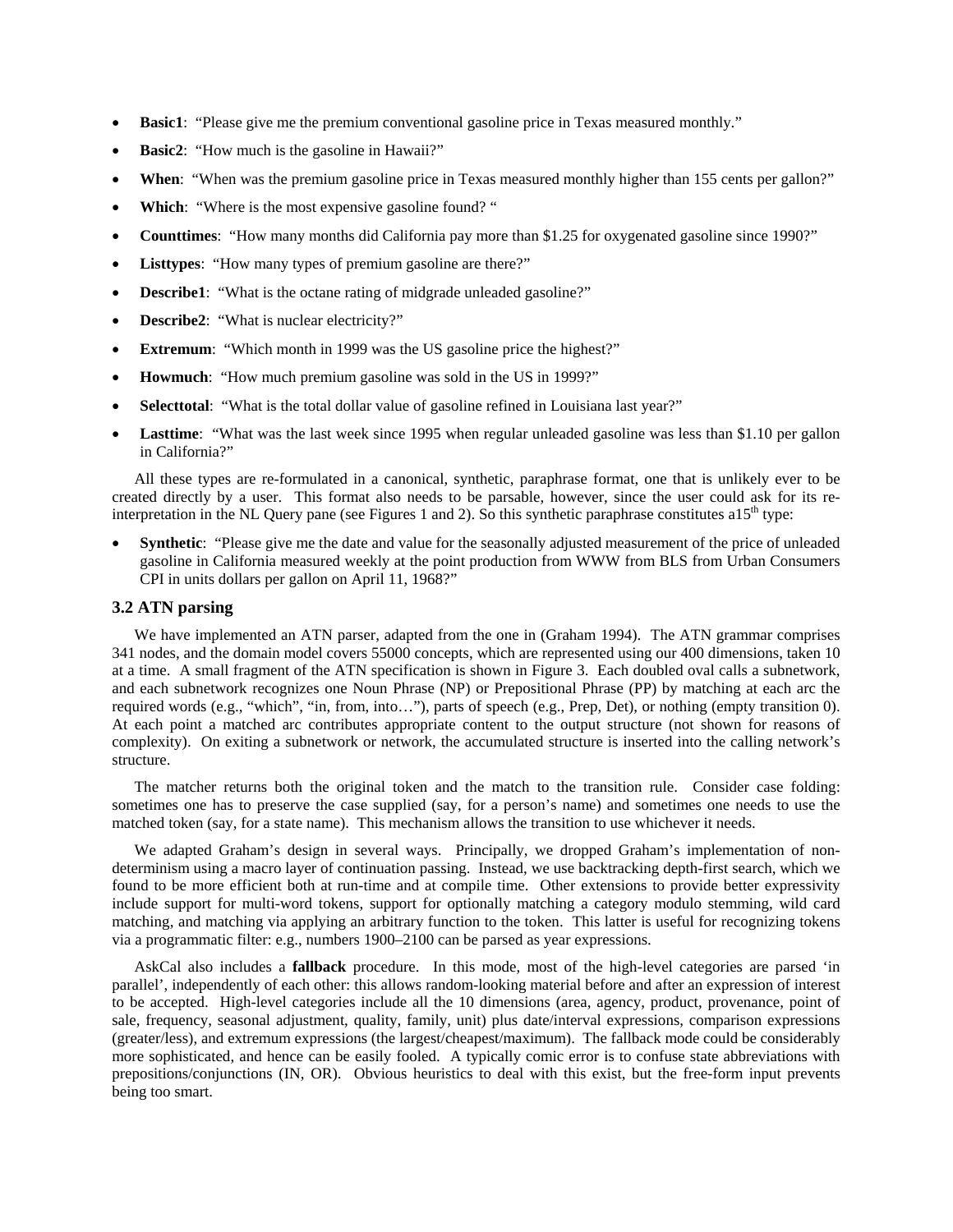

The ATN parser fills the values of the query template associated with each query type. The instantiated query template is sent to the data system for execution.

# **3.3 AskCal Algorithm**

AskCal implements the following algorithm to structure the interaction with the user (see Figures 1 and 2):

1. The user specifies a query in natural language, possibly by modifying one of the sample queries in the menu.

2. The ATN parser produces all possible parses of the query, filling the format of one of the 15 query targets or the catchall (synthetic) format. If no query target can be found, fallback parsing of all fragments is performed.

3. The parser performs a heuristic evaluation to choose the parse, using the following rules:

- Prefer one of the 14 query targets over the synthetic target (which is preferred over a fallback parse).
- Some query type ATNs include epsilon (empty) transitions that introduce defaulted or implicit information, e.g., assuming certain words are missing. Parses that default fewer items are preferred.
- Sometimes a syntactically legal parse might attempt to set a category more than once. For example, the sentence "Show me gasoline in Texas" has the silly parse "Show ME (= Maine) gasoline in Texas", which has two bindings for the AREA category. Parses with fewer such duplicates are preferred.
- If multiple parses score the same, one of the top scorers is selected arbitrarily. If nothing is recognized, the default query is effectively "Show all gasoline measurements".

4. The successful parse is paraphrased back into English and displayed (see top pane of Figure 2). The paraphrase is generally not identical to the supplied natural language query: we avoid implicit references/defaults: we prefer using phrases with introduction words ("from Texas", "measured annually") over prefix modifiers ("Texas", "annual"), and we choose a standard order for clauses.

5. Simultaneously, AskCal analyzes the instantiated query template to determine the applicable data series. To do so, we leverage the description logic reasoner of the EDC system (Ambite et al 2001). The system constructs a